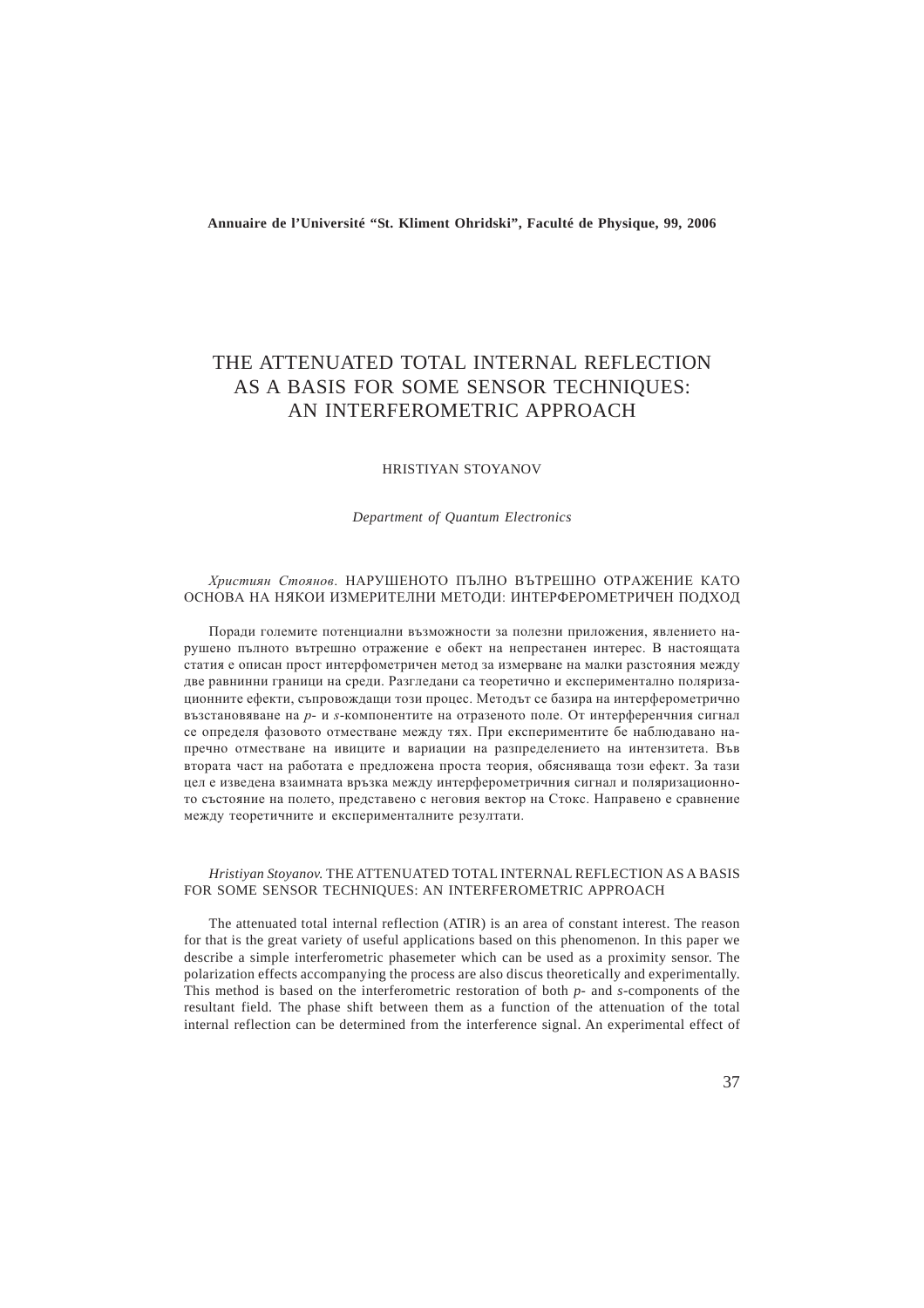lateral fringe shift and variations in intensity distribution of the interferometrical signal was observed during the measurements by an angular sheering polarization interferometer. In the second part of this work a simple theory is proposed to explain these effects. For that reason the relationship between the polarization effects, accompanying the ATIR and the output interferometrical signal had to be taken into account. To explain the variations of interference fringes intensity topography, the evolution of the Stokes parameters as a function of the gap width for Si attenuator is studied numerically.

*Keywords:* interferometry, TIR, polarization, linear measurements *PACS numbers:* 42.25.Fx, 42.25.Gy, 42.25.Hz, 73.20.Mf

#### 1. INTRODUCTION

The total internal reflection (TIR) is an area of constant interest. The reason for that is the great variety of useful applications based on this phenomenon. Attenuated TIR (ATIR) can be used for creating fixed or variable phase retarders [1–3, 6], variable filters [4], in refractometry of optical materials such as absorbing liquids [14], metals, biotissue [5], for investigation of surface relief [15], etc. A number of papers devoted to the near field scanning optical microscopy are connected with the application of TIR for investigation of surface properties of various media [see e.g. 7]. Many experimental works in this field, mainly in the region of the longer wavelengths (infrared [1] and microwaves [11]) have been carried out so far. The small values of the wavelengths in visible make the investigations of the amplitude and phase changes during the processes of attenuating TIR difficult. On the other hand, the interferometers as precise measuring tools give us the possibility to bring up the research at higher level of accuracy. Interferometry in the visible region is a well established and highly developed method covering very large area of applications (see e.g. [19, 20]). For example, Nakadate [16– 18] described a method using a polarization interferometer for precise detection of the mean phase of interferometric pattern that consists equidistant and straight fringes.

In the present paper a very simple method for restoration of both *p*- and *s*-components of ATIR field is presented, and the phase shift between these is investigated. An application for proximity sensing is described as well. In contrast to Nakadate's work, this paper is devoted on the investigation of the local phase-variations. The measurement is concentrated on restricted spatial range, covering approximately one fringe. The rest of the interference pattern is a basis for comparison.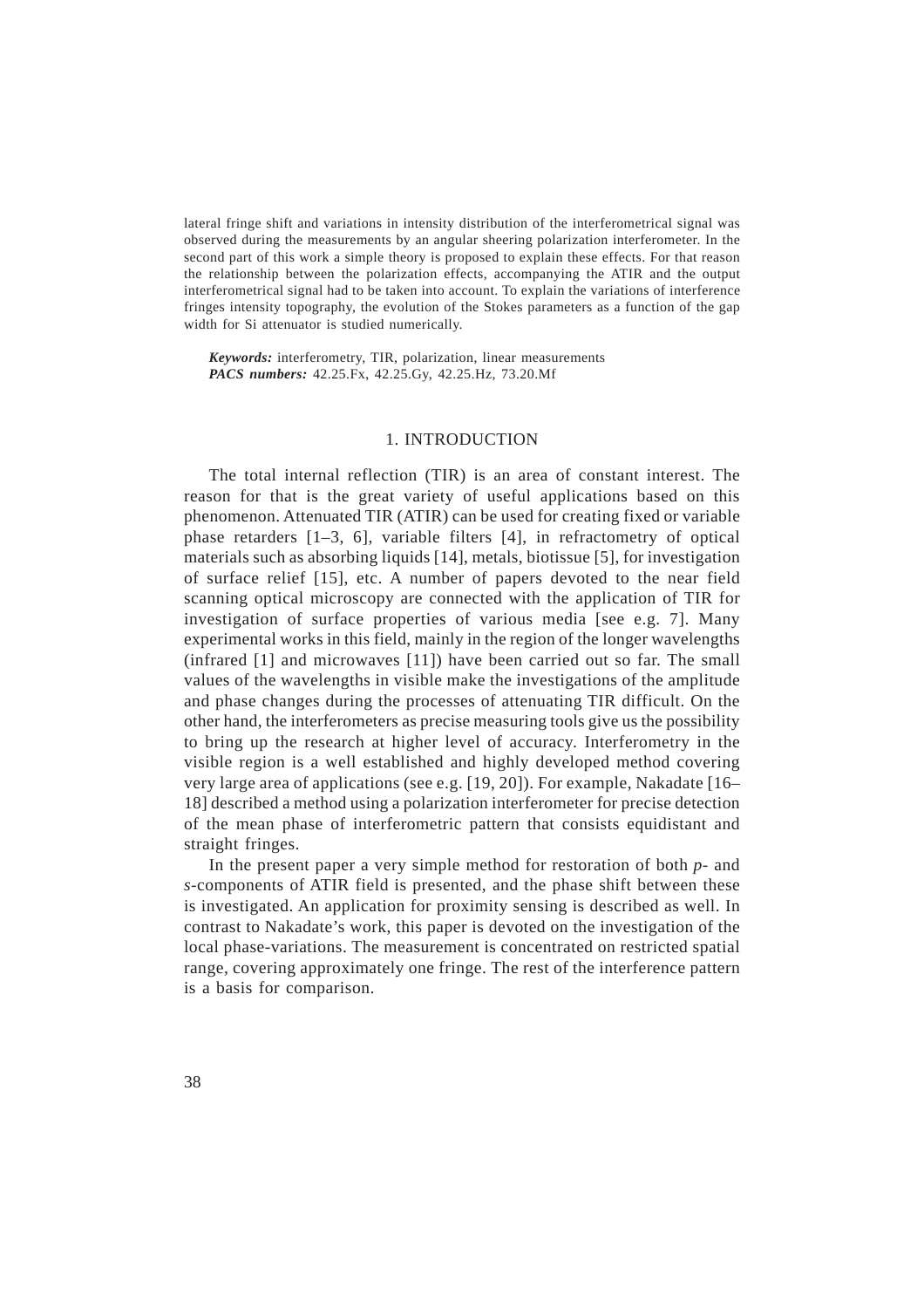### 2. A POLARIZATION INTERFEROMETER FOR PROXIMITY SENSING

### 2.1. THE OPTICAL SETUP

Following the classical way of study of the process of TIR [12] we regard the incident and the output fields as compositions of two independent fields: the *p*- and *s*-components. A plane monochromatic wave falling on the plane boundary between two media, the first of which is denser and the second one is rarer, is totally reflected, if the angle of incidence is grater than the critical one. The both components, *p*- and *s*-, are reflected without amplitude losses but they are phase shifted [12]. Placing a third medium in the proximity of the plane boundary leads to the so called attenuating of the TIR, which means that not only phase shifts but also amplitude losses of both components will be observed. To study this phenomenon we need a device which allows us to extract from the reflected wave both, *p-* and *s*-components and to let them interfere in a certain way. This two components have to be with minimum distortions. This is difficult to be achieved because of the influence of the inhomogenities of the media and imperfectness of the boundaries the wave is passing through. One possible solution of this problem is to use a polarization beamsplitter followed by a linear polarizer (see Fig. 1). These elements compose a simple shearing interferometer which can be used to study either the phase shifts between these two components or the amplitude changes.

The basic idea is to adjust the plane of incidence of the TIR prism to contain the two rays at the exit of the beam splitter. If we use a crystal beam splitter, the construction is simplified when the plane of incidence in the TIR prism coincides with a plane of crystal symmetry (the *p- s*-vector basis coincides with the local coordinate system of the beamsplitting prism). Then the two refracted by the beamsplitting prism rays lie in a single plane. This happens when the plane of incidence either contains the optical axis of the crystal or is perpendicular to it. This condition is fully fulfilled for polarization beamsplitters like Wollaston, Rochon or Senarmont prisms [21]. The exit ordinary and extraordinary rays correspond to *p*- and *s*-components of the ATIR field, depending on the type of the beamsplitting prism we use. The advantage of this arrangement is that it preserves the original values of both components (*p*- and *s*-) of the ATIR field with minimum distortion. After some further modification such an optical system could be included in proximity sensors, or be used for surface geometry control, for variable optical retarders, contamination monitoring, etc.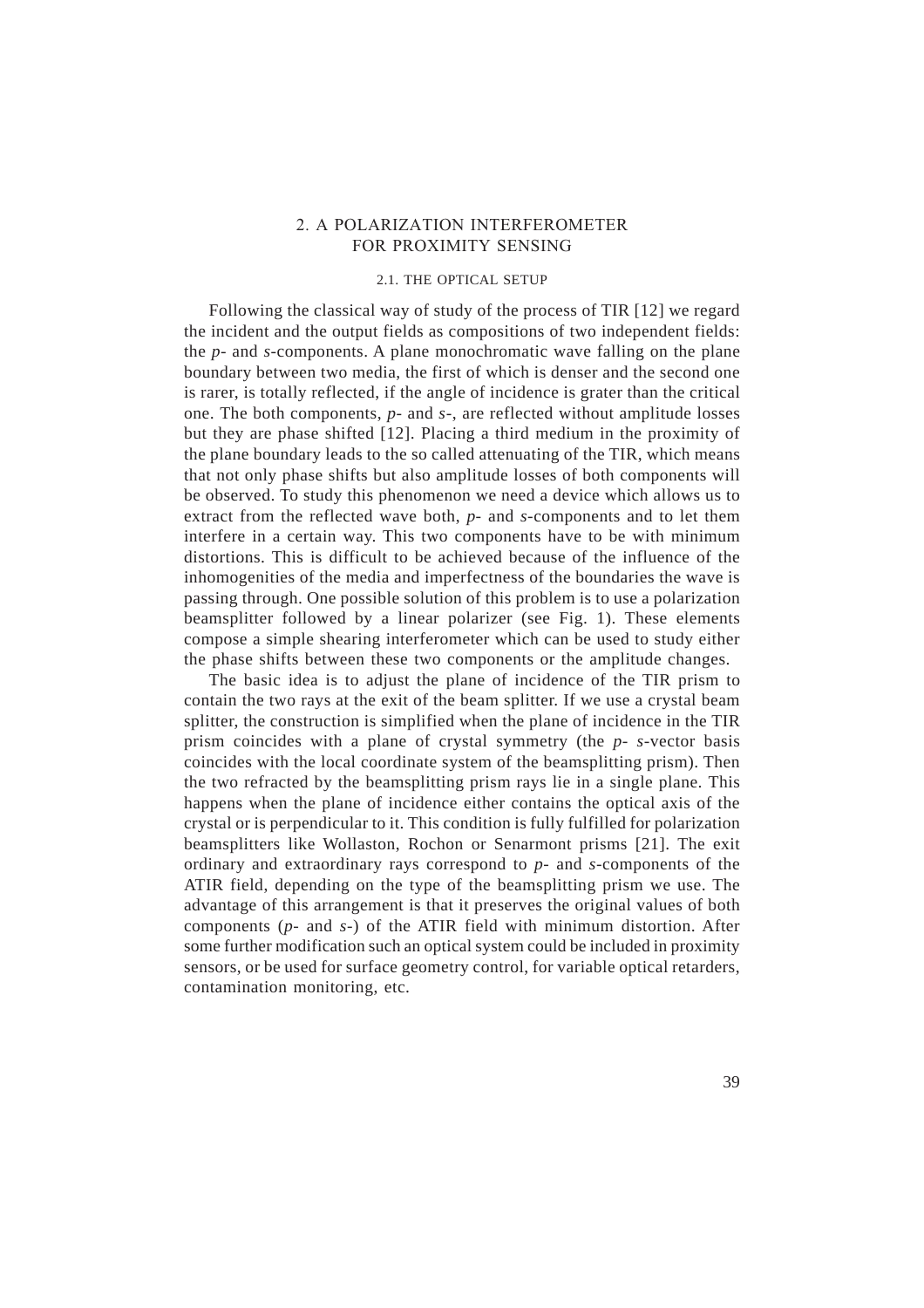

Fig. 1. Sketch of the equipment:  $L -$  laser source;  $K -$  collimator;  $PR - TIR$  glass prism; MP – metal plate; R – Rochon prism; Pol – linear polarizer; Det – photodiode array detector; PC – personal computer with a framegraber

The optical system used in the experiment is shown in Fig. 1. It consists of a laser source L of linearly polarized light, which is expanded and collimated by the collimator K. The plane wave so obtained propagates through the TIR prism PR and the shearing interferometer consisting of a polarization beamsplitter R and a linear polarizer Pol. The interferometric fringes are detected by an image array sensor Det and analysed by a PC–AT compatible computer. All elements are mounted on a vibration-isolated optical table.

A detailed view of the interferometer is shown in Fig. 2. It is a common path polarization shearing interferometer. The coordinate system is oriented so that the *z* axis is along the direction of propagation of the laser beam and the *x* axis is in the plane of incidence. As a polarization beamsplitter was used a quartz Rochon prism. Compared with the Wollaston prism (which can be used too), the Rochon prism gives smaller value of the angular shear  $\beta$ . It also preserves the direction of propagation of the incident wave (for the ordinary wave, which coincides with the *p*-component of the TIR field). This proved to be an advantage in the process of aligning of the optical system.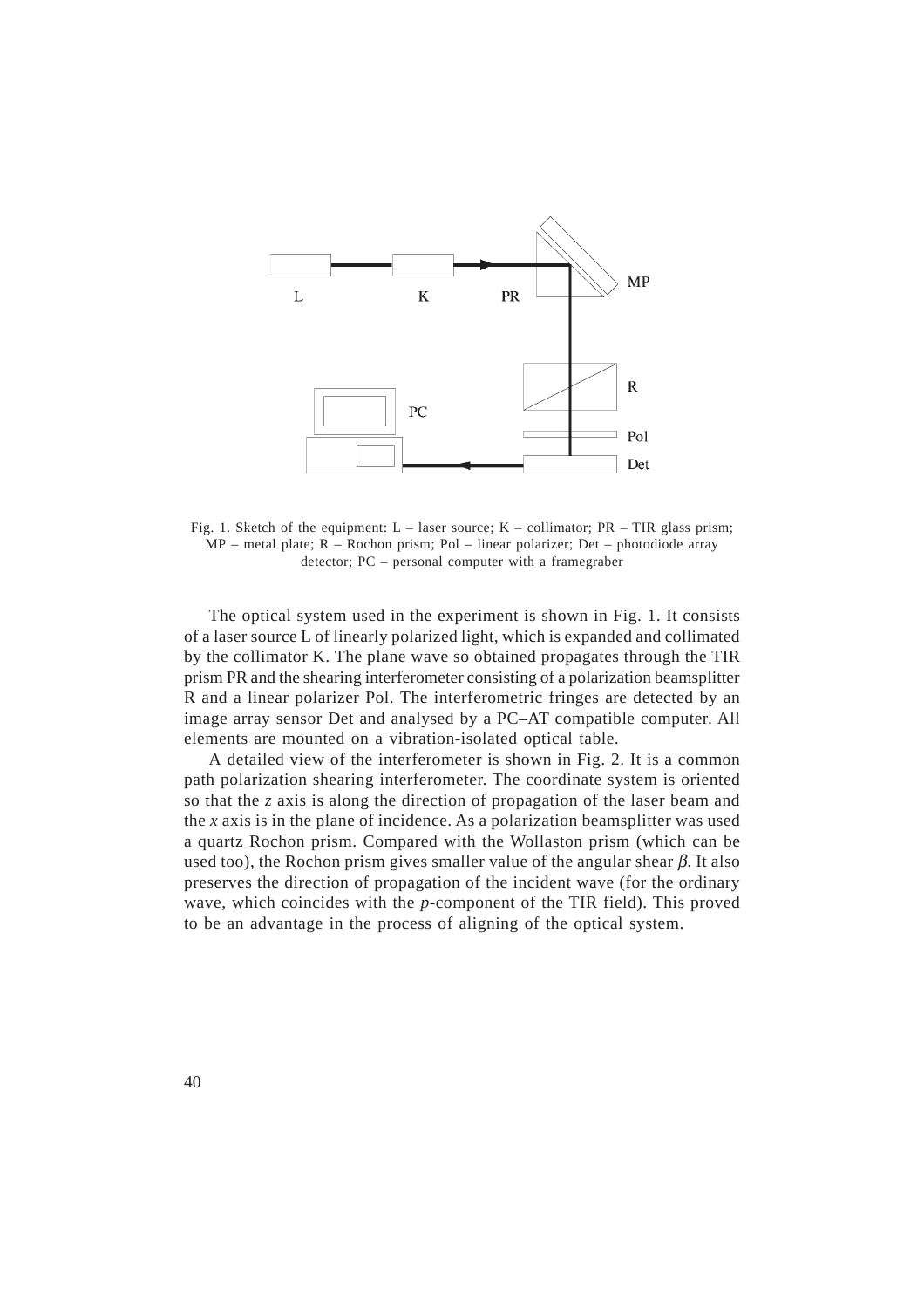

Fig. 2. The geometry of the interferometer: *Oxyz* – the laboratory coordinate system; OS – ATIR system oriented so that  $x$  and  $z$  are in the plane of incidence, and  $y$  is normal to it; R – Rochon prism oriented so that the optical axis of the first quartz prism is parallel to *z* and the optical axis of the second prism is parallel to *y*. In this case the angular shift  $\beta$  is in the plane of incidence. Pol – linear polarizer at azimuthal angle  $\gamma$ 

The field vector *E* at the entrance pupil of the optical system OS to be studied (the TIR prism with a metal plate MP acting as attenuater) subtends an azimuth angle ε with the plane of incidence. At the exit pupil of OS the electric field, represented by its Jones vector, is given by [13]:

$$
\begin{bmatrix} E'_p \\ E'_s \end{bmatrix} = \begin{bmatrix} r_0 & 0 \\ 0 & r_s \end{bmatrix} \begin{bmatrix} E_p \\ E_s \end{bmatrix},
$$
\n(1)

where  $E_p = |E|\cos \varepsilon$  and  $E_s = |E|\sin \varepsilon$  are the components of the entrance Jones vector (for the *p*- and *s*-polarization, respectively). The complex amplitude reflection coefficients are written as:

$$
r_p = \rho_p \exp(i\delta_p), \qquad (2)
$$

$$
r_s = \rho_s \exp(i\delta_s). \tag{3}
$$

In the experimental part of this work the phase difference between the two components ( $\Delta = \delta_p - \bar{\delta}_s$ ) is studied. This was carried out by analysing the fringe pattern at the exit of the interferometer. The expressions for calculating  $r<sub>n</sub>$ and  $r<sub>s</sub>$ , derived on the basis of the theory of stratified optical media are [8, 9], are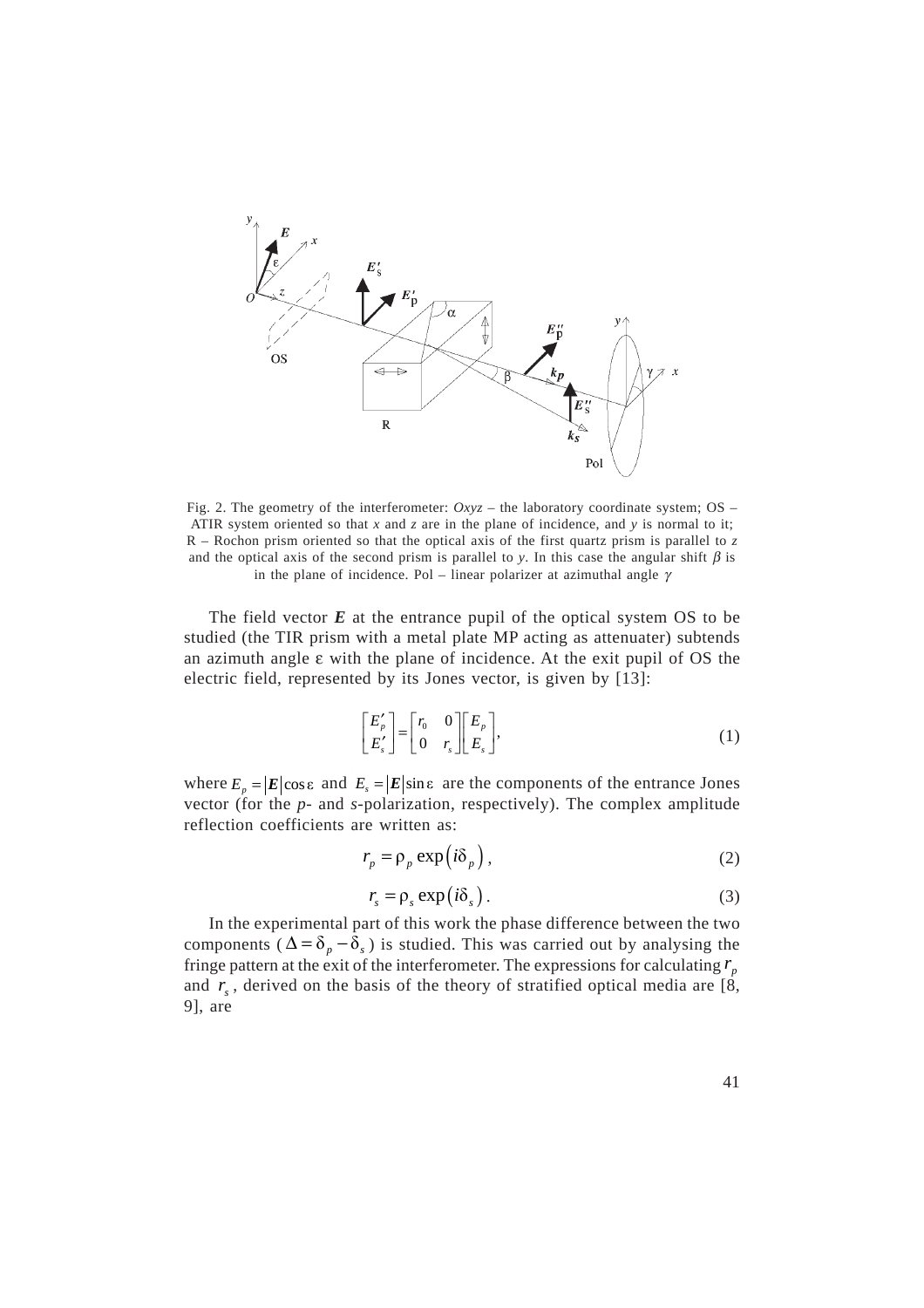$$
r_s = \frac{Z_{0s}^i (A - CZ_{0s}^f) + (B - AZ_{0s}^f)}{Z_{0s}^i (A + CZ_{0s}^f) + (B + AZ_{0s}^f)},
$$
(4)

$$
r_p = \frac{Z_{0p}^i(CZ_{0p}^f - A) + (AZ_{0p}^f - B)}{Z_{0p}^i(CZ_{0p}^f + A) + (AZ_{0p}^f + B)},
$$
\n(5)

where the indices *i* and *f* refer to the initial and final media, respectively. *A*, *B*, *C* are the elements of the transmission matrix through the gap with thickness *h*

$$
\begin{bmatrix} A & B \\ C & A \end{bmatrix} = \begin{bmatrix} \cosh \alpha_2 h & Z_{0,2} \sinh \alpha_2 h \\ Z_{0,2}^{-1} \sinh \alpha_2 h & \cosh \alpha_2 h \end{bmatrix},
$$
 (6)

where  $\alpha_2 = k(n_3^2 \sin^2 \theta_3 - 1)^{1/2}$ .

The characteristic boundary impedance  $Z_{0,2}$  is defined as

 $Z_{0,2} = (\cos \theta_2)^{-1}$  for *s*-polarization, and

 $Z_{0,2} = (\cos \theta_2)$  for *p*-polarization.

Also,  $\cos\theta_2 = -i(n_3^2 \sin^2\theta_3 - 1)^{1/2}$  gives the direction of propagation of the wave in the rarer medium (in our case air). The characteristic boundary impedances of the initial and final media are given by

$$
Z_{0,s}^{i} = [(n_1 - i\kappa_1)\cos\theta_1]^{-1}, Z_{0,s}^{f} = (n_3\cos\theta_3)^{-1}, \qquad (7)
$$

$$
Z_{0,p}^{i} = (n_1 - i\kappa_1)^{-1} \cos \theta_1 , \quad Z_{0,p}^{f} = n_3^{-1} \cos \theta_3 , \tag{8}
$$

where

$$
\sin \theta_1 = (n_3 \sin \theta_3) / (n_1 - i\kappa_1),
$$
  
\n
$$
\cos \theta_1 = (1 - \sin^2 \theta_1)^{1/2}, \text{ Re}(\cos \theta_1) > 0,
$$

 $n_3$  is the index of refraction of the glass prism PR (see Fig. 1).  $N_1 = n_1 - ik_1$ is the complex index of refraction of the bulk absorbing medium MP. The angles  $\theta_1$  and  $\theta_3$  give the directions of propagation of the wave in the absorbing medium and in the glass prism, respectively. We assume a plane wave falling from the side of the denser media (the prism PR) on the plane boundary with the rarer one. For angles of incidence  $\theta_3$  near to or exceeding the critical angle of TIR, the complex coefficients of amplitude reflection for both *p-* and *s*-components of the incident field depend on the boundary conditions. This conditions, (presented by the characteristic boundary impedances) depend on the optical properties of the attenuator, inserted in the less dense medium in the proximity of the boundary.

If the detector (see Fig. 1) is a linear photodiode array oriented along the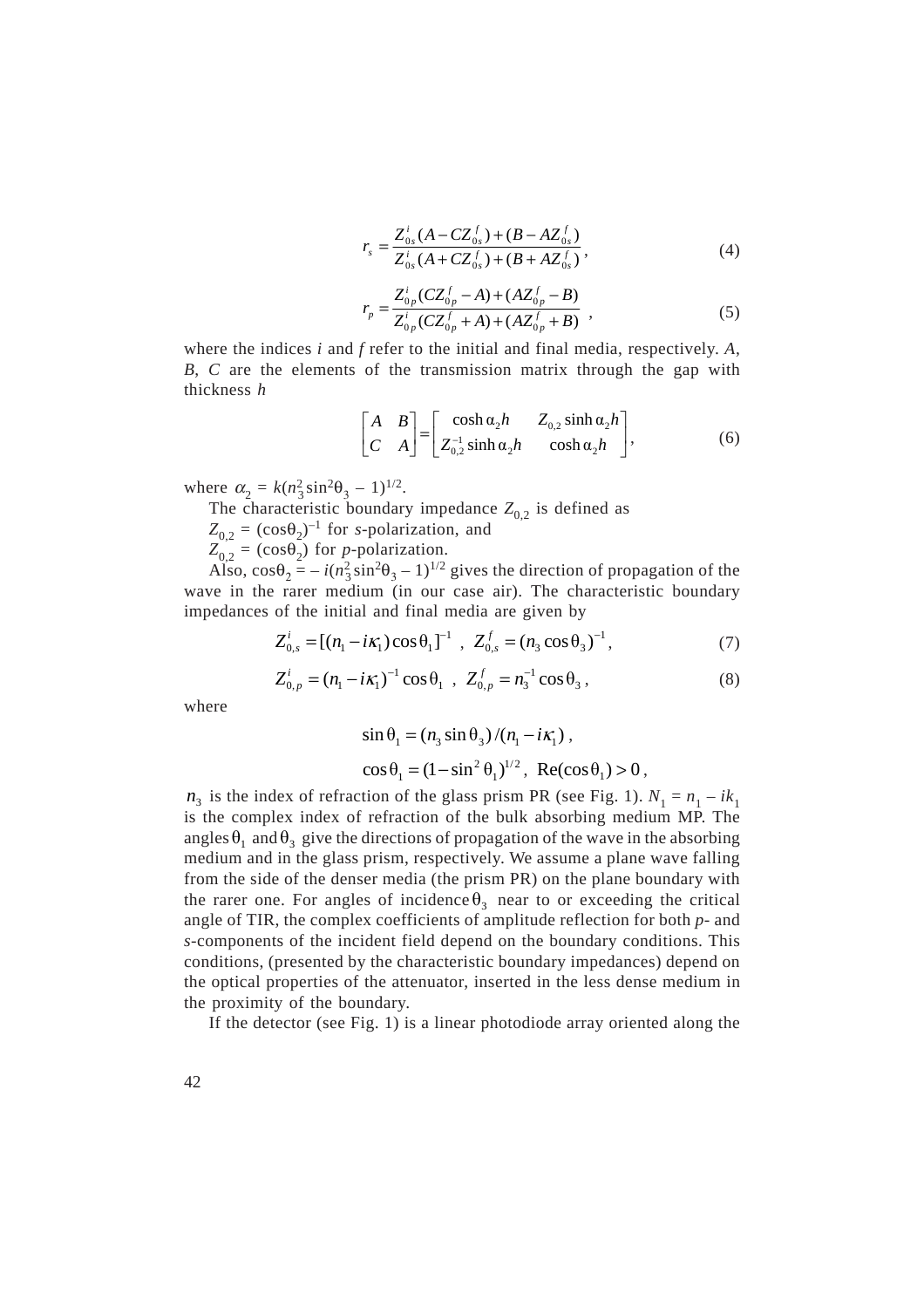*x* axis, the measured fringe intensity can be written in the form:

$$
I(x) = I_0 \cos^2(\varepsilon) \cos^2(\gamma) \{ \rho_p^2 + \rho_s^2 t g^2(\gamma) + 2 \rho_p \rho_s t g(\varepsilon) t g(\gamma) \cos[\Phi(x, \Delta)] \},
$$

where:

$$
\Phi(x,\Delta) = (k_p - k_s) \cdot r + \frac{2\pi}{\lambda} d(x) \left[ n_0 - \frac{n_e(\beta)}{\cos(\beta)} \right] + \Delta ,
$$
\n(9)

where  $\Delta = \delta_n - \delta_n \beta$  is the angle deviation between the ordinary and the extraordinary rays at the exit of the Rochon prism;  $\gamma$  is the azimuth of the polarizer;  $d(x)$  is the current thickness of the second right angle prism of the Rochon prism; *r* is the radius vector of the point of measurement. In our case it lays in  $0xz$  plane;  $k_{n}k_{s}$  are the wave vectors of the ordinary and extraordinary waves, which are corresponding to the *p*- and *s*-components of the ATIR field, respectively.

The first two terms in Eq. (9) form the carrier frequency of the interferometric signal. For a plane wave this signal represents a family of straight parallel fringes. The third term ( $\Delta = \delta_p - \delta_s$ ) in (9), which is a function of additional physical and geometric parameters leads to a distortion of the basic set of fringes, provided the azimuth angles  $\varepsilon$  and  $\gamma$  are kept constant.

From the expressions for  $r_p$  and  $r_s$ , it is clear that  $\rho_p$ ,  $\rho_s$  and  $\Delta$  depend on gap thickness *h*, on the angle of incidence, and on the optical properties of the various media the wave is passing through. The theoretical investigation of the *h*-dependence of  $\rho_p$ ,  $\rho_s$  shows that this dependence is not as strong and it can be neglected in the first approximation. Nevertheless, finer contrast measurements can provide an additional useful information. Also, if the azimuth angles  $\varepsilon$  and  $\gamma$  are variable it would be possible to study either the *p*- or the *s*-properties of the system.

#### 2.2 EXPERIMENT

The source of linearly polarized coherent light in Fig. 1 is a HeNe laser (Melles Griot, 3 mW), working in  $TEM_{00}$  mode. The beam is expanded and collimated up to approximately 50 mm dia by a well corrected collimator (Jodon, model BET-50 with 10µm pin hole spatial filter). From the so generated plane wave only a small part was used–approximately  $2 \times 15$  mm in the central area of the aperture. The plane wave propagates through the TIR prism PR which was made of optical glass with  $N = 1.56687$  at  $\lambda = 632.8$  nm. The polarization interferometer consists of a crystal quartz Rochon prism and sheet linear polarizer. The Rochon prism is a composition of two thin wedges.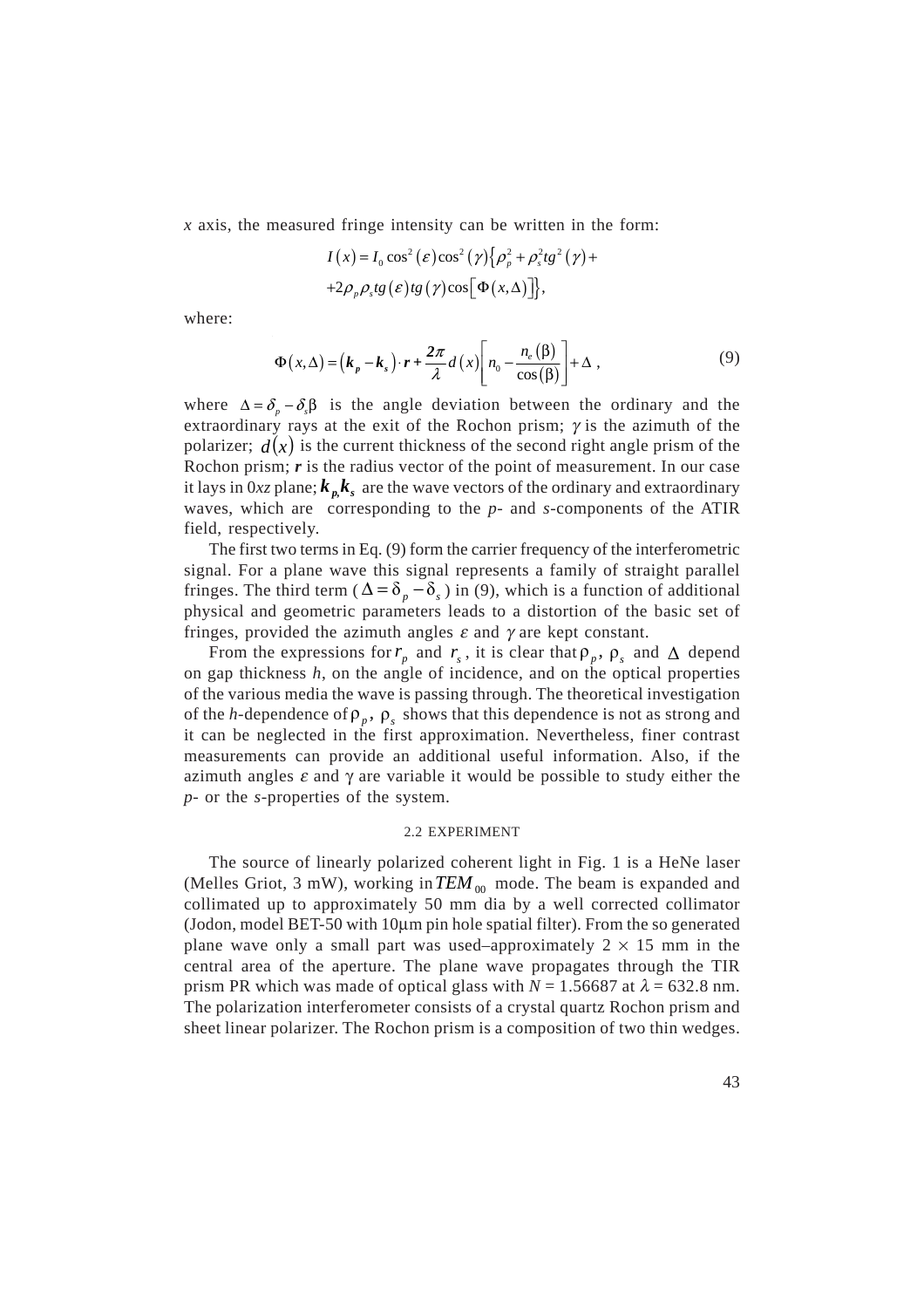In this way we obtain angular shear  $\beta$  of about  $1.77 \times 10^{-4}$  rad so that only four fringes (the basic 'carrier' interference pattern) cover the full aperture of the sensor. The photodiode array image sensor ( Matsushita, model MN-512K) with 512 elements was used to detect photometric sections trough the interferometric fringes. The pixel dimensions of the sensor are  $28\times16$  µm and the pitch is  $28 \mu m$ . The total length of the sensitive area is  $14.3 \text{ mm}$ . The analog-to-digital converter of the slot card framegraber provides 8 bit quantization of the video signal. The scanning time can be programmed from 4 ms to 16 s. The scan accumulator allows up to 32 767 scans to be averaged. Special attention has been paid to the measurement of the gap width *h*. This was carried out by following visually the displacement of the white light coloured fringes localized in the gap by means of measuring microscope (not shown in Fig. 1) with long working distance lens (about 122 mm). The white light Fizeau fringes were observed in direction approximately normal to the hypotenuse of the TIR prism. To accomplish the *h*-movement a kinematic homemade support, holding the attenuater was used. This support consists of a system of tree point micro-screw adjusting stage and piezotransducer on it. On the top of the transducer the sample was fixed by spirituous solution of shellac. The sample manipulated by the three micro-screws and the transducer was adjusted up to almost parallel position against the glass plane of the TIR prism. The area of the sample was adjusted to get in contact with the plane of the prism. From this initial situation the sample was rotated step by step around a vertical axis and the movement and the width of the dark brownyellow fringe ( $\lambda = 419$  nm approximately) was registered by the microscope. Only one fringe from the basic pattern was affected by ATIR (see Fig. 3). Additional correction of the values of *h* due to the influence of through–the prism observation was carried out. The range of variation of the values of *h* was chosen to be less than 300 nm (an interval approximately equal to  $\lambda/2$ ). The reason for this was to avoid the ambiguity connected with the change of the phase sign.

The results of the experiment are shown in Fig. 3 and Fig. 4. Fig. 3 shows four photometric sections carried out with the array detector trough the straight interferometric fringes. When the gap width *h* varies, ATIR in the region of the third fringe (counted from left to right) is observed. The *x* coordinate on the plot is in the plane of the sensor and is orientated along the array of photodiode pixels. The azimuth angles ε and γ*,* and the angle of incidence  $\theta_3$  were adjusted to be 45°. The phase shift in the first diagram (Fig. 3a) was measured for  $h = 0$  and phase shift  $\Delta$  was determined to be –  $\pi$  radians. The next three diagrams (Fig. 3b, c, d) show phase shifts of  $-2.45$ ,  $-1.08$  and 0 radians for  $h = 16$  nm, 69 nm, 156 nm, respectively. ATIR was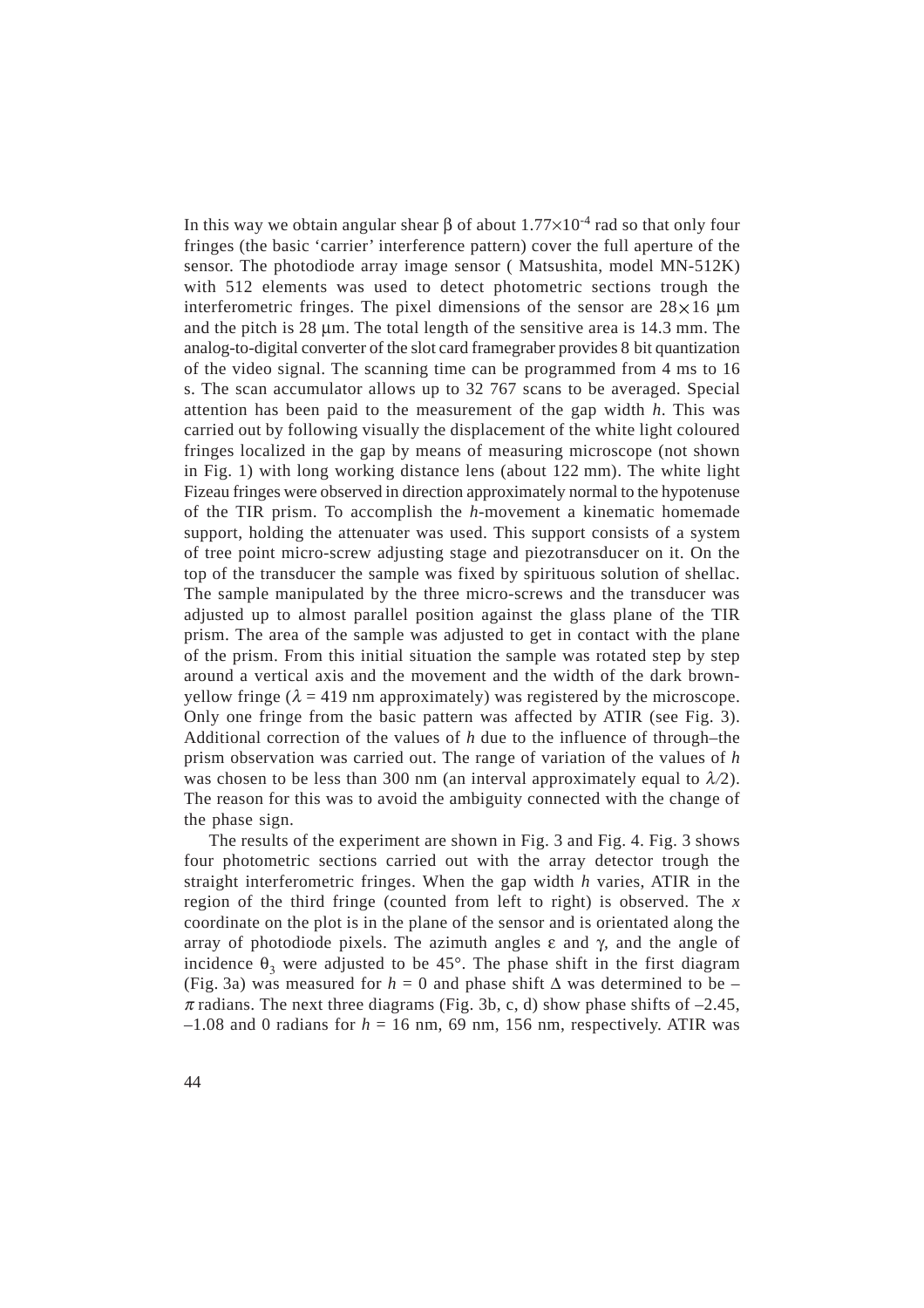

Fig. 3. Photometric sections trough the interferometric fringes obtained from the image sensor .The sample is a bulk polished plate of Si mono-crystal for: a)  $h = 0$ ; b)  $h = 16$ nm; c)  $h = 69$  nm; d)  $h = 156$  nm. The ATIR affects only the third fringe. Doted curve is the ideal noiseless signal as a reference

obtained by inserting a small sample of a bulk polished plate of silicon monocrystal, *N*-type, cut at (1,0,0) ( $N_1 = 3.85 - i0.02$  at  $\lambda = 632.8$ nm [10]).

The theoretical and experimental results are shown in Fig. 4. There is a good agreement between the predicted and the measured values near the contact. With rising h progressive discrepancy between theory and experiment is observed. That could be a result of the surface curvature or of some oxidation of the sample.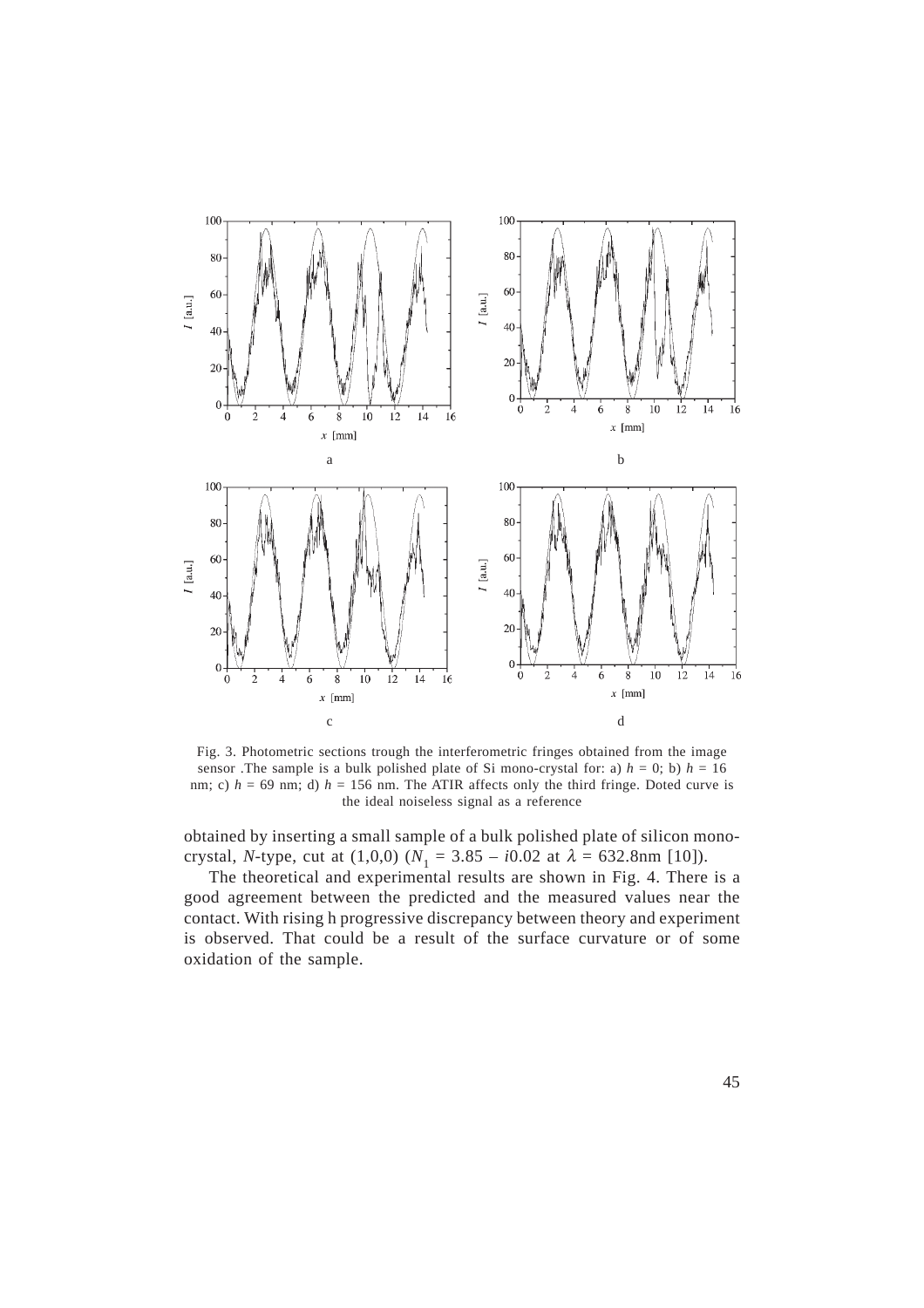

Fig. 4. Phase shift  $\Delta = \delta_p - \delta_s$  as a function of the gap thickness *h*: comparison between the theoretic curve (solid line) and the experimental results

## 3. THE ROLE OF THE POLARIZATION IN ATIR PROXIMITY SENSING

Proximity sensing, based on the ATIR, as described in Section 2, is a precise interferometrical measurement, in the course of which strong changes of the polarization state of the initial wave could be observed. Further measurements showed that this phenomena lead to significant variations in the spatial intensity distribution of the interferometrical signal. To analyze and explain the behavior of the output signal, the polarization transforming mechanism has to be taken into consideration.

The polarization state of the light fields is fully described by the Stokes parameters. Being a versatile instrument for polarization investigations, the Stokes parameters are used in very wide spectral range–from radio polarimetry [23] down to UV [24] and X-ray [25] wavelengths, as well as in nonlinear optics [30]. The evolution of the Stokes parameters has been studied recently in different area of the optical measurements. Many papers are devoted to the influence of the anisotropic media, including liquid crystals, on the light wave [10, 30, 31].

In Section 2 we pointed out that the dependence of the modulus of the reflectivities for *p*- and for *s*-polarizations on the gap width is not as strong and can be neglected in the first approximation. Nevertheless, finer contrast measurements proved that this assumption is not well fulfilled, especially for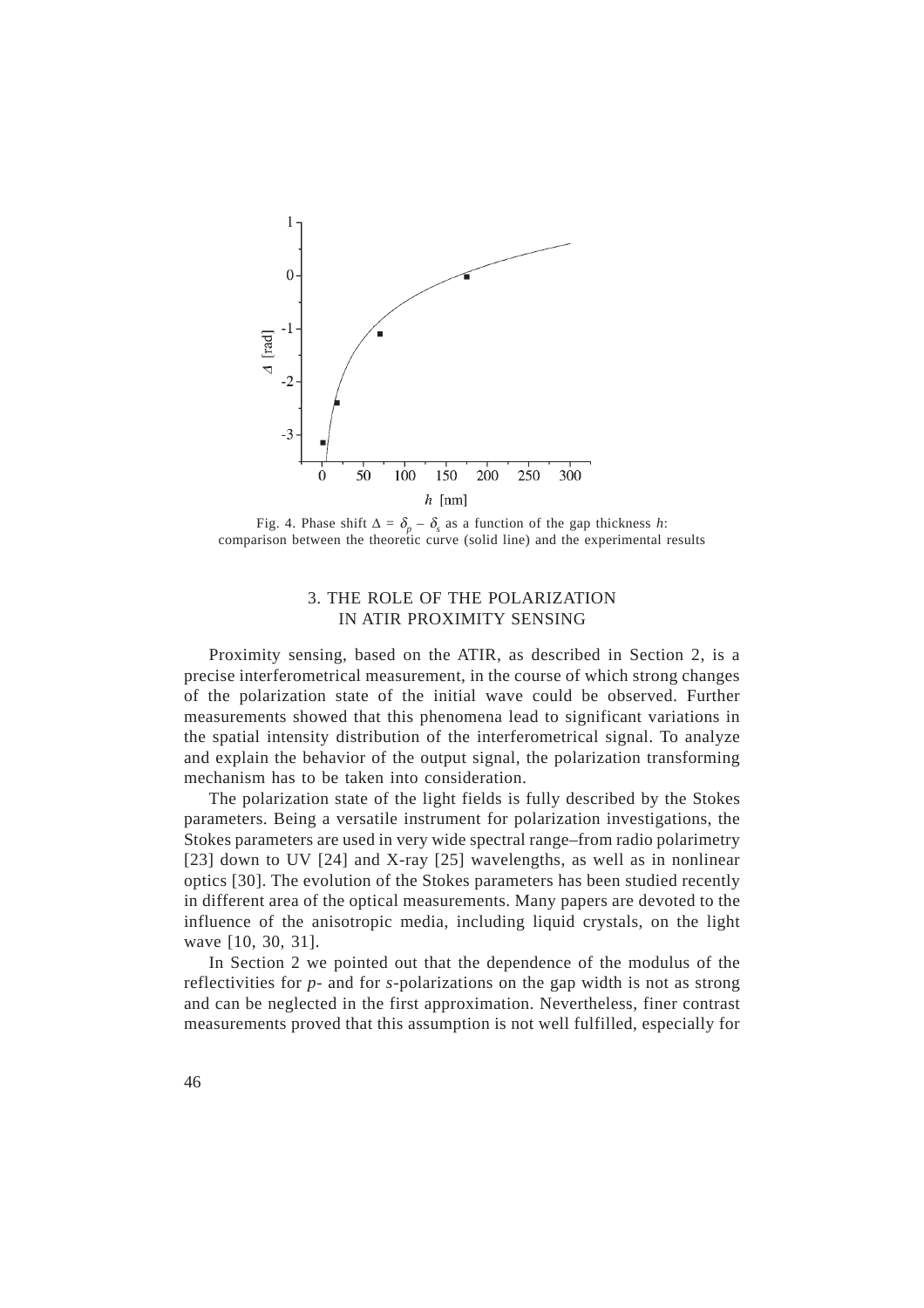lower values of the gap width. The explanation can be found in the strong changes of the state of polarization–a process, accompanying the ATIR.

The purpose of the present discussion is to explain the role of the polarization in the simultaneous effects of intensity degradation and lateral shift of the interference fringes. As will be demonstrated, there is a great dynamics in the behavior of the Stokes parameters when the gap width varies. This process is not so simple to be explicitly described. For this purpose a simple analytical model of the relationship between the interferometrical signal intensity and the polarization state had to be build. The interferometrical signal is expressed in terms of the Stokes parameters, which are function of the gap width and of the optical properties of all media. We study numerically the evolution of the Stokes parameters as a function of the gap width for silicon attenuator. As a consequence, the evolution of the interferometrical signal, obtained by an angular sheering polarization interferometer, is also described and compared with the experimental data.

#### 3.1. A BRIEF THEORY OF THE INTERFEROMETER

The optical setup (Fig. 5) is similar to that described in Section 2. Our experiment consists again of a TIR right angle prism, attenuating plate and an angular shearing interferometer in series. The attenuated totally reflected



Fig. 5. Sketch of the optical setup: PR – TIR glass prism; Att – attenuator; PBS – polarizing beam splitter (Rochon prism); Pol – linear polarizer; Det – photodiode array detector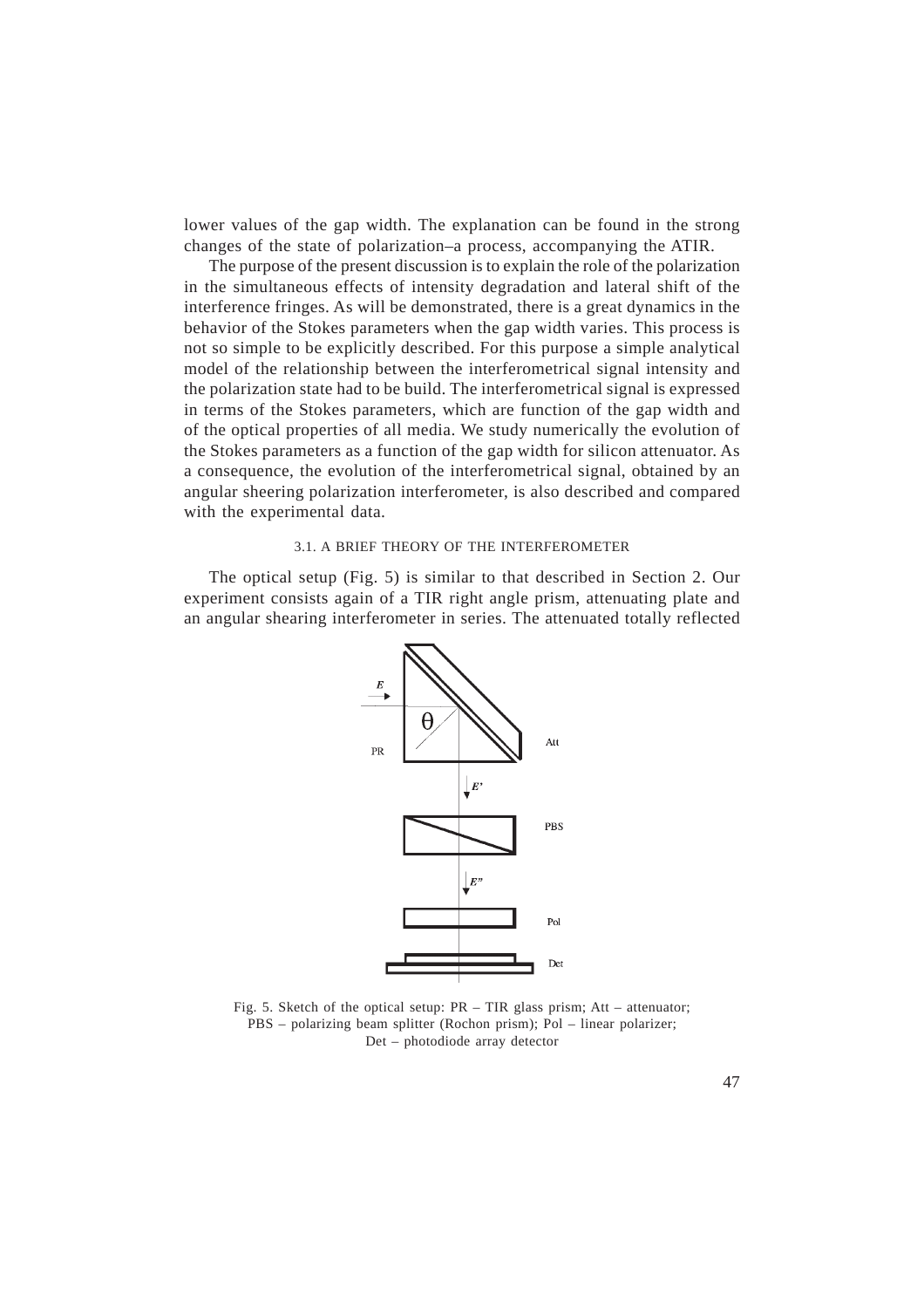field is analyzed by means of the interferometer, which consists of a polarizing beam splitter (PBS), in our case a Rochon prism, a linear polarizer acting as analyzer, and a photodiode linear array.

During the measurements by means of this device we observed an effect of lateral fringe shift and variations in intensity distribution of the interferometrical signal, especially for gap widths smaller than half a wavelength. The aim of the hereafter-described simple theoretical model is the explanation of this phenomenon.

The polarization state of the ATIR field depends on the separation *h* between the dielectric boundary and the surface of the attenuator. This relationship is highly nonlinear and affects both the amplitude and the phase of each component (*p*- or *s*-) of the totally reflected field. The intensity distribution of the interferometrical signal is very sensitive to small changes of the amplitudes and phases [19]. As in our work we consider monochromatic light, both these parameters directly define the polarization state of the wave. The time averaging used below is just for correctness. To express the dependence of the fringe intensity distribution, obtained in the exit pupil of our interferometer, on the polarization state of the ATIR wave, we will rewrite the low of twowave interference in terms of the Stokes parameters of that field.

The coordinate system is oriented so that *x* axes lies in the plane of incidence, *y* axes is orthogonal to it and *z* axes to be along the direction of propagation of the light. For all vector components, considered below, holds  $p \equiv x$  and  $s \equiv y$ . The wave intensity and its state of polarization are completely determined by the elements of the coherence matrix  $J$ , i.e. the autocorrelations  $J_{ii} = \langle E_i^* E_i \rangle$  and the cross correlations  $J_{ij} = \langle E_i^* E_j \rangle$  of the field components. In this expressions, the asterisk denotes complex conjugate,  $\langle \rangle$ means time averaging and  $(i, j = x, y)$ .

The complex amplitudes in the input and output of the ATIR prism, respectively,

$$
E = \begin{bmatrix} E_x \\ E_y \end{bmatrix}, \ E' = \begin{bmatrix} E'_x \\ E'_y \end{bmatrix}, \tag{10}
$$

are related by

$$
E' = T_{\text{ATIR}} \cdot E. \tag{11}
$$

The corresponding Jones matrix is

$$
T_{\text{ATIR}} = \begin{bmatrix} \hat{r}_p & 0 \\ 0 & \hat{r}_s \end{bmatrix},\tag{12}
$$

and  $\hat{r}_p$ ,  $\hat{r}_s$  are the amplitude coefficients of reflection for the ATIR field [8].

The coherence matrices *J*,*J*´of the fields, measured in the entrance and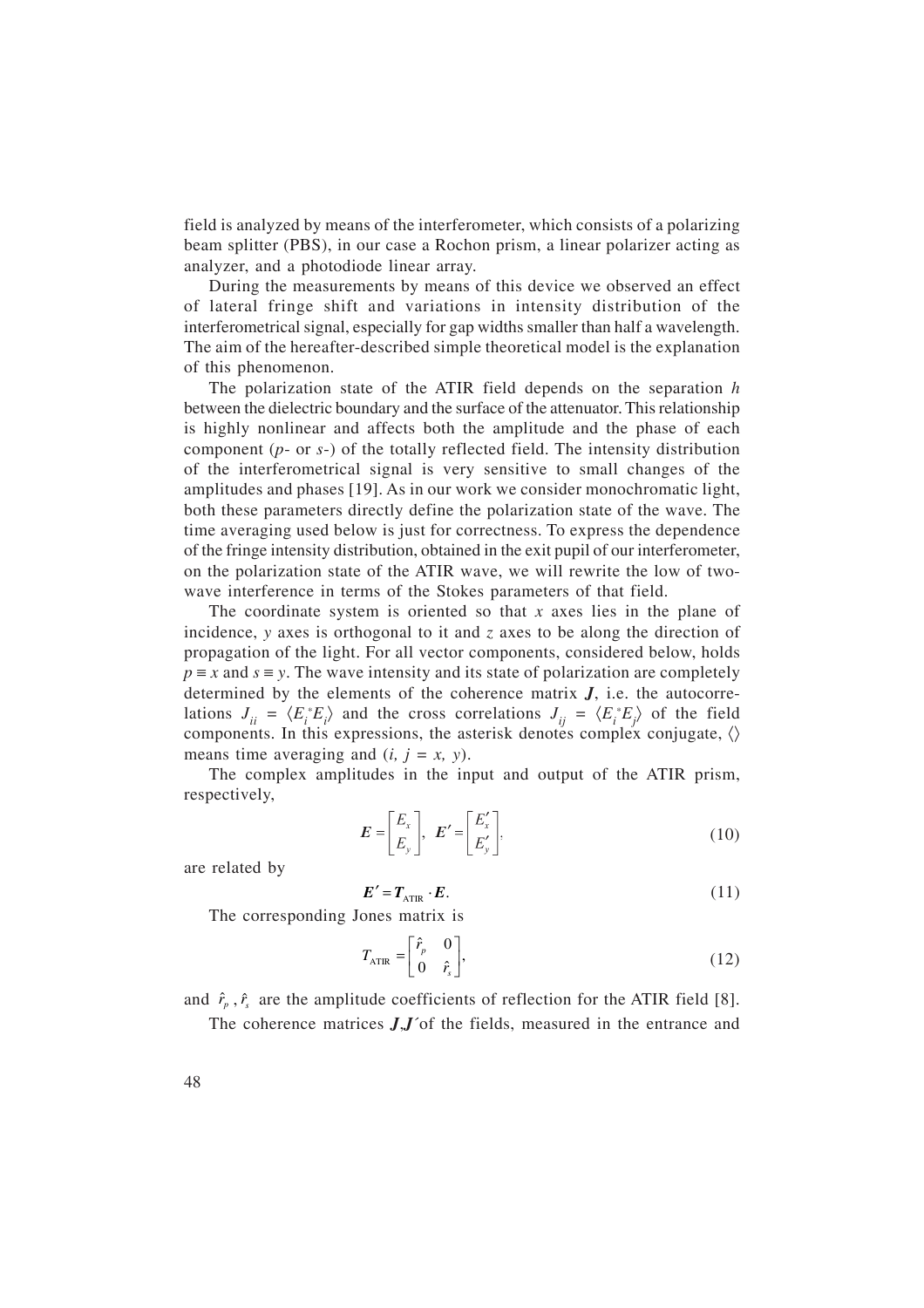exit pupils of the ATIR prism, respectively, are related by  $J' = (T_{\text{ATIR}} \times T_{\text{ATIR}}^*)$ , where  $\times$  means the outer product.

The Stokes vector  $S(S_0, S_1, S_2, S_3)$  of the incident field *E*, defined as

$$
\mathbf{S} = \begin{bmatrix} S_0 \\ S_1 \\ S_2 \\ S_3 \end{bmatrix} = \mathbf{A} \cdot \mathbf{J} = \begin{bmatrix} 1 & 0 & 0 & 1 \\ 1 & 0 & 0 & -1 \\ 0 & 1 & 1 & 0 \\ 0 & -i & i & 0 \end{bmatrix} \begin{bmatrix} J_{xx} \\ J_{xy} \\ J_{yy} \\ J_{yy} \end{bmatrix} = \begin{bmatrix} J_{xx} + J_{yy} \\ J_{xx} - J_{yy} \\ J_{xy} + J_{yx} \\ i(J_{yx} - J_{xy}) \end{bmatrix}
$$

is related to the Stokes vector of the ATIR field  $S'(S_0', S_1', S_2', S_3')$  by [27, 28]

$$
S' = M_{\text{ATIR}} \cdot S \tag{13}
$$

where the Mueller matrix for ATIR is defined as

$$
\boldsymbol{M}_{\text{ATIR}} = \boldsymbol{A} \boldsymbol{\cdot} (\boldsymbol{T}_{\text{ATIR}} \times \boldsymbol{T}^*_{\text{ATIR}}) \boldsymbol{\cdot} \boldsymbol{A}^{-1}.
$$

This matrix has the form [6]

$$
\boldsymbol{M}_{\text{ATIR}} = \begin{bmatrix} m_{11} & m_{12} & 0 & 0 \\ m_{21} & m_{22} & 0 & 0 \\ 0 & 0 & m_{33} & m_{34} \\ 0 & 0 & m_{43} & m_{44} \end{bmatrix},\tag{14}
$$

and the matrix elements are

$$
m_{11} = m_{22} = \frac{1}{2} \left( \hat{r}_p^* \hat{r}_p + \hat{r}_s^* \hat{r}_s \right), \quad m_{12} = m_{21} = \frac{1}{2} \left( \hat{r}_p^* \hat{r}_p - \hat{r}_s^* \hat{r}_s \right),
$$
  
\n
$$
m_{33} = m_{44} = \frac{1}{2} \left( \hat{r}_p^* \hat{r}_s + \hat{r}_s^* \hat{r}_p \right), \quad m_{34} = m_{43} = \frac{1}{2} i \left( \hat{r}_p^* \hat{r}_{ps} - \hat{r}_s^* \hat{r}_p \right).
$$
\n(15)

The complex reflectivities  $\hat{r}_p$ ,  $\hat{r}_s$  are functions of the angle of incidence, the optical properties of all media, the light is passing through, the optical properties of the attenuating media and the gap width *h*. So the Stokes vector of the exit ATIR field  $\bm{S}'\left( S_0^{'},S_1^{'},S_2^{'},S_3^{'}\right)$  is also a function of all these quantities. It also depends on the state of polarization of the input light.

Now the interferometric signal detected by the photodiode array can by expressed in terms of the polarization state of the ATIR wave. Denoting by *x*,*y* the corresponding unit vectors, the complex amplitude in the exit of the PBS is

$$
E'' = E_p^{\dagger} x + E_s^{\dagger} y = E_p + E_s \quad , \tag{16}
$$

where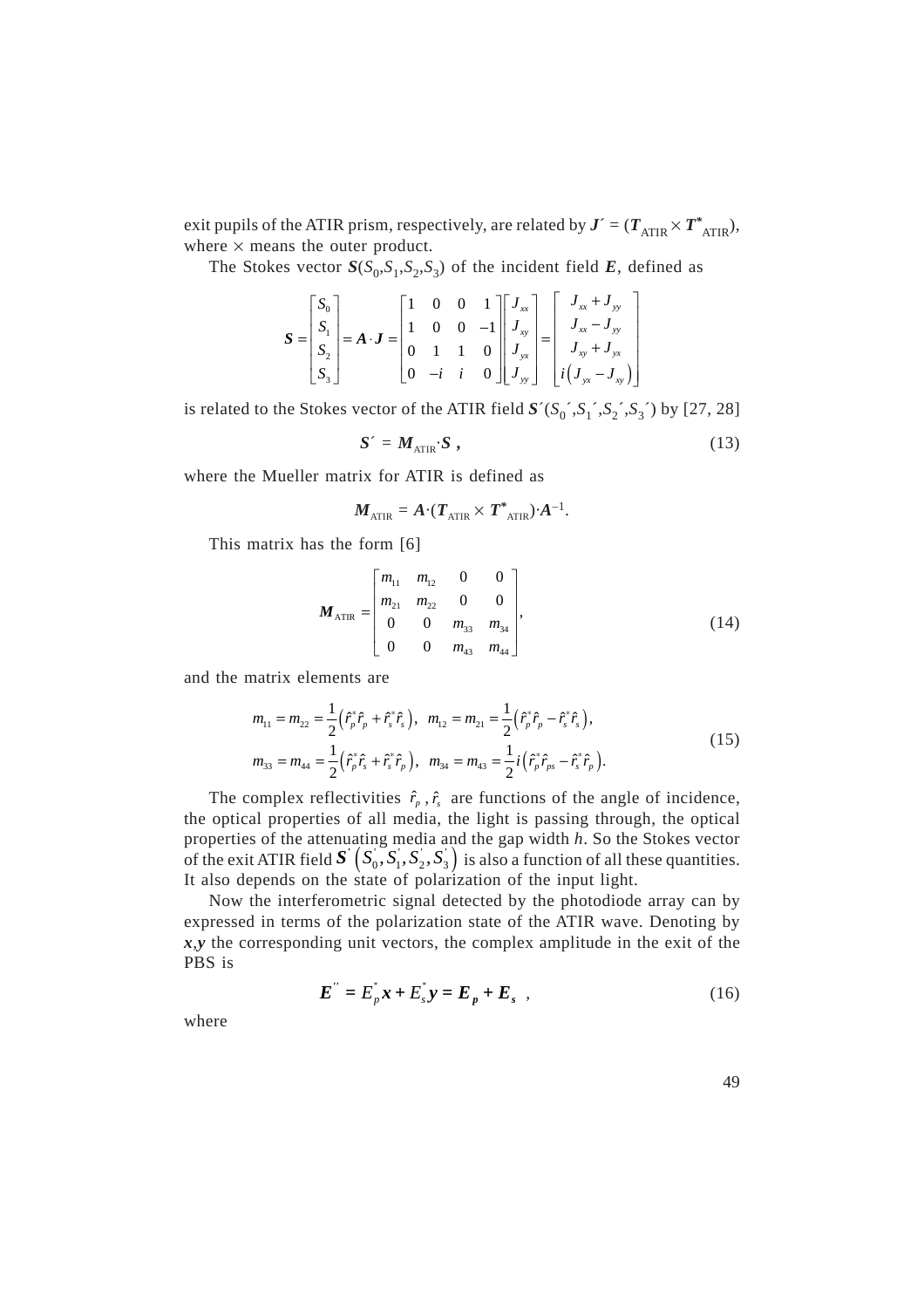$$
E_p^{\dagger} = E_p^{\dagger} \exp\left\{-i\left[\left(\omega t - \varphi_0\right) - \left(k_p r + \frac{2\pi}{\lambda} n_o L\right)\right]\right\},\
$$
  

$$
E_s^{\dagger} = E_s^{\dagger} \exp\left\{-i\left[\left(\omega t - \varphi_0\right) - \left[k_s r + \frac{2\pi}{\lambda} \left(d_1(x)n_o + \frac{L - d_1(x)}{\cos \beta} n_e(\beta)\right)\right]\right]\right\},\
$$
 (17)

 $d(x)$  is the current thickness of the second right angle prism of the Rochon PBS; *r* is the radius vector of the point of measurement that lays on the linear array photo detector. It is placed along the *x* axes of the *Oxz* plane;  $k_p, k_s$  are the wave vectors of the ordinary and extraordinary waves, corresponding to the *p*- and *s*-components of the ATIR field, respectively;  $\beta$  is the angular shear introduced by the Rochon PBS, *L* is the *x*-length the Rochon prism.

Here we denoted the complex amplitudes of the ATIR field by

$$
E_p = E_p \hat{r}_p ,
$$
  
\n
$$
E_s = E_s \hat{r}_s .
$$
 (18)

If the direction of transmission *pp*´ of the analyzer A has an azimuth *g* measured from the *x* axes, the field in the exit pupil of the interferometer is

$$
E_{\rm pp} = E_{\rm p} \cos \gamma + E_{\rm s} \sin \gamma \tag{19}
$$

Here we suppose that the exit pupil of the interferometer coincides with the entrance pupil of the detector (no geometrical effects of vignetting take place). The elements of the coherence matrix  $J''$  in the exit pupil of the PBS are

$$
\langle E_x^* E_x^* \rangle = \langle E_x^* E_x^* \rangle = J_{xx} = \frac{1}{2} (S_0 + S_1) ,
$$
  

$$
\langle E_y^* E_y^* \rangle = \langle E_y^* E_y^* \rangle = J_{yy} = \frac{1}{2} (S_0 - S_1) ,
$$
  

$$
\langle E_x^* E_y^* \rangle = \langle E_x^* E_y^* \rangle \exp[-i\Delta] = J_{xy}' \exp[-i\Delta] = \frac{1}{2} (S_2' + iS_3') \exp[-i\Delta],
$$
  

$$
\langle E_y^* E_x^* \rangle = \langle E_y^* E_x^* \rangle \exp[i\Delta] = J_{yx}' \exp[i\Delta] = \frac{1}{2} (S_2' + iS_3') \exp[i\Delta],
$$
 (20)

where  $\Delta = (\boldsymbol{k}_p - \boldsymbol{k}_s)\boldsymbol{r} + \frac{2\pi}{\lambda} d_2(x) \left| n_o - \frac{n_e(\beta)}{\cos\beta} \right|$  $\Delta = (\boldsymbol{k}_p - \boldsymbol{k}_s)\boldsymbol{r} + \frac{2\pi}{\lambda}d_2(x)\left[n_o - \frac{n_e(\beta)}{\cos\beta}\right].$ 

The intensity of the field, falling on the detector is given by the autocorrelation  $I(r) = J_{pp}$ .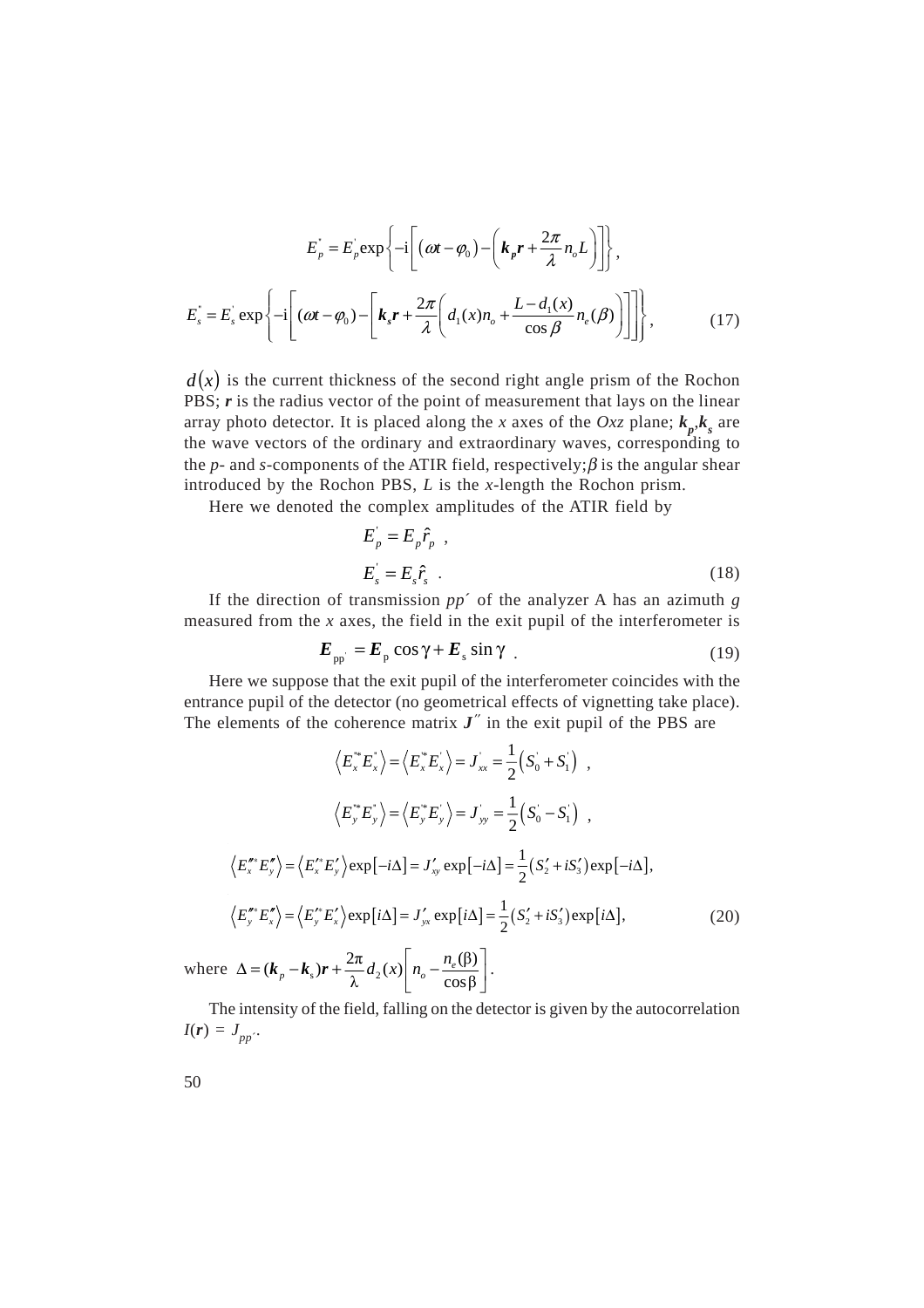Then, substituting from (10) and (11) we can write for the output intensity distribution

$$
I(r) = J'_{xx} \cos^2 \gamma + J'_{yy} \sin \gamma + \left\{ J'_{xy} \exp[-i\Delta] + J'_{yx} \exp[i\Delta] \right\},\tag{21}
$$

or expressed by the Stokes parameters of the ATIR field, the measured intensity is

$$
I(r) = \frac{1}{2} \Big[ S'_0 + S'_1 \cos 2\gamma + (S'_2 \cos \Delta + S'_3 \sin \Delta) \sin 2\gamma \Big].
$$
 (22)

This formula allows us to determine the intensity of the interferometrical signal in any point *r* as a function of the gap width *h* for known optical constants of all media, the light is passing through, and predefined parameters of the interferometer.

A numerical model of  $(22)$  was realized for silicon attenuator  $(n = 3.85)$  $- i0.02$  for  $\lambda = 0.6329$  μm [10]) and angular shear  $β = 0.0002205$  rad. The detector aperture, placed along the *x* axes, is supposed to be 14 mm long, which is approximately the length of the array detector used for the measurements. The input wave is linearly polarized at  $+45^{\circ}$  according *x* axes. The process of evolution of the Stokes parameters is shown in Fig. 6. In Fig. 6 a is shown the trajectory of the Stokes vector on the Poincare sphere and in Fig. 6b is the evolution of the Stokes parameters as a function of the separation *h*. The interference fringes intensity topography is shown in Fig. 7a. In Fig. 7b is shown the contour plot of the same intensity distribution as a function of the gap width h and the detector aperture coordinate *x*.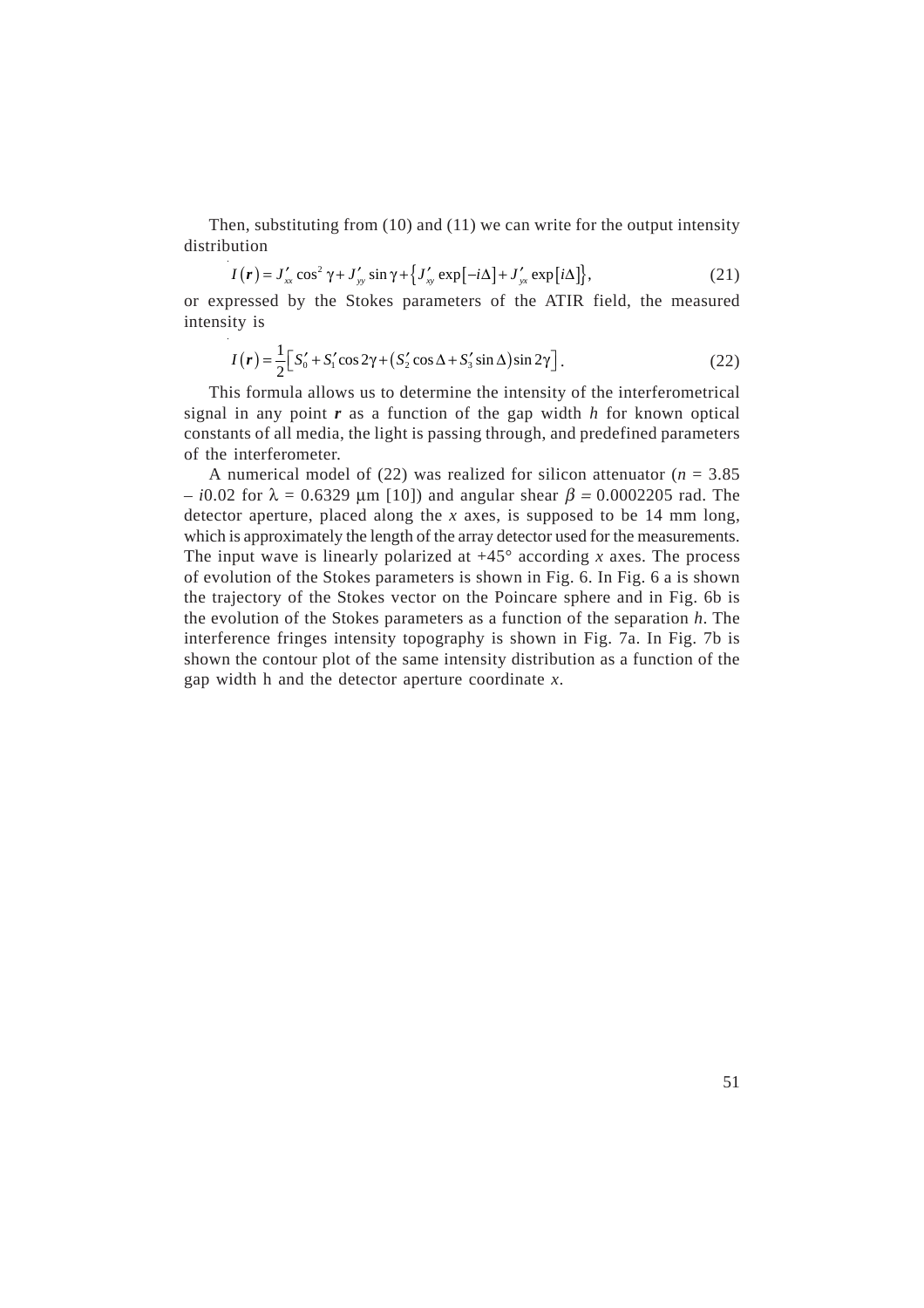



Fig. 6. The trajectory of the Stokes vector on the Poincare sphere (a); b) the Stokes parameters evolution as a function of the gap width *h* for Si attenuator and input Stokes vector *S*(1,0,1,0). DLP – degree of linear polarization, DCP – degree of circular polarization, LPA – linear polarization azimuth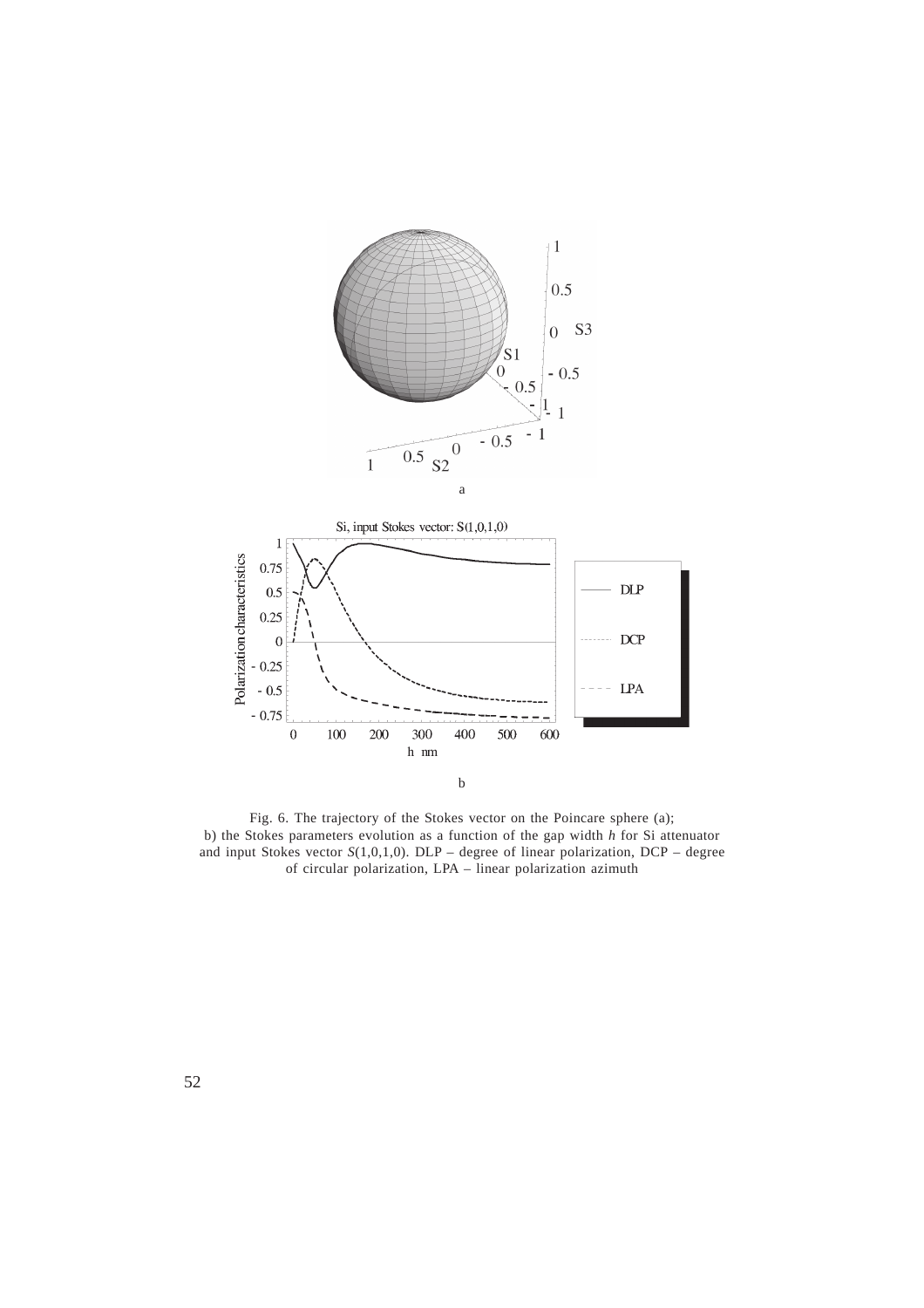



Fig. 7. The theoretical fringe intensity distribution: a) the topography, b) the contour plot. Both plots as a function of the gap width  $h$  and the detector coordinate  $x$ 

#### 3.2 EXPERIMENT

In this experiment we use the same elements and conditions as in Section 2. In addition we used a  $\lambda/2$ -plate (Carl Zeiss, Jena) to adjust the azimuth of the input linearly polarized wave at  $+45^{\circ}$  according *x* axes. The right angle prism was made of BK10 optical glass and works in TIR. The polarization interferometer consists of a Rochon prism, playing the role of a polarizing beam splitter and a linear polarizer mounted in an angular scale with nonius allowing readings of 0.1 deg. As a detector of the fringe intensity distribution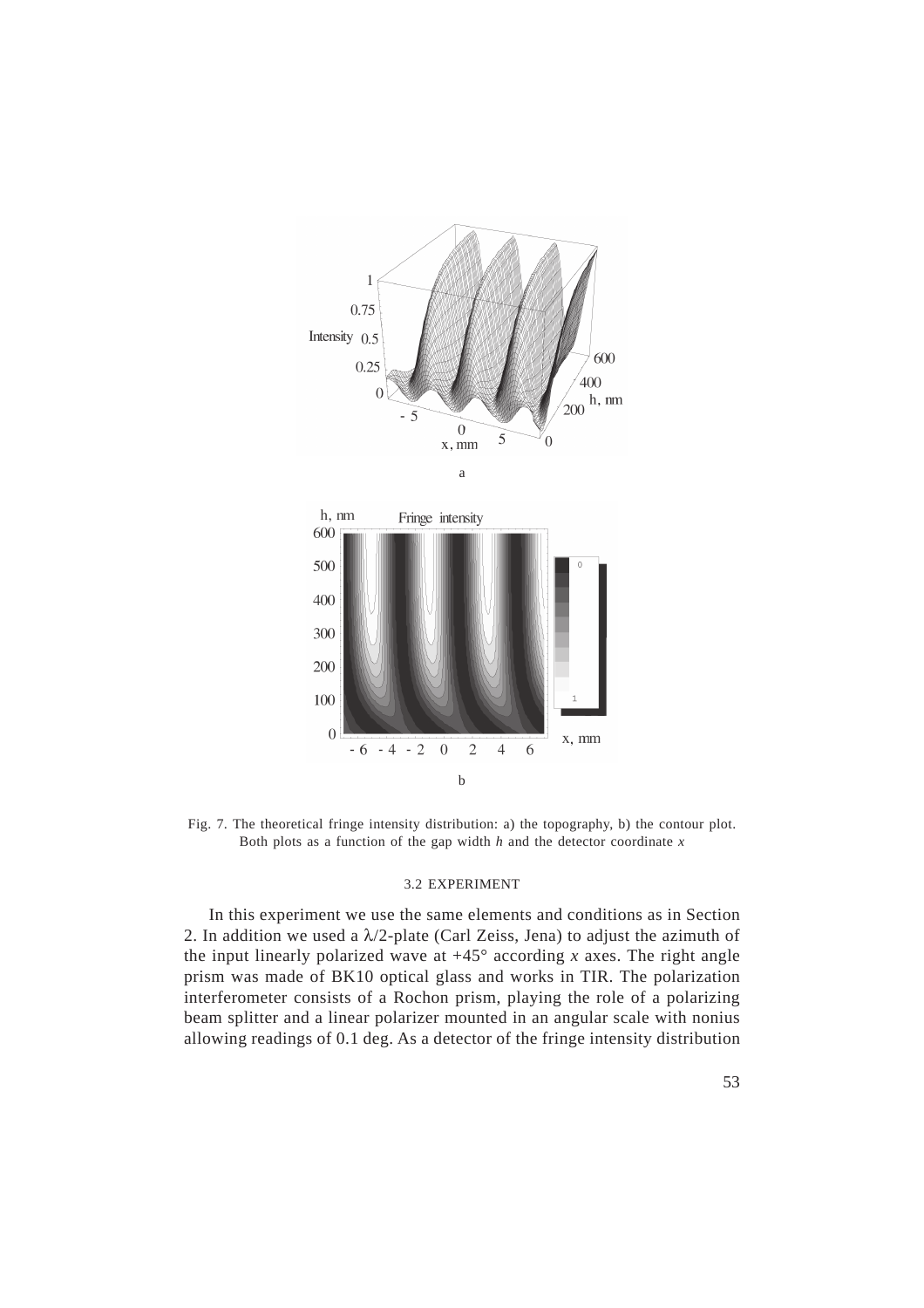a photodiode array (Matsushita, model MN-512K) with 512 elements was used. Each fringe intensity distribution showed in Fig. 8 is an average of twenty measurements. The scanning time for each reading was programmed between 4 and 16 ms. The angle of incidence  $\theta$  was adjusted as 45°.

In this experiment, the attenuating media was a small sample of a bulk optically polished plate of silicon mono-crystal, N-type, cut at [1,0,0] (*n* = 3.85  $-$  i0.02 for  $\lambda = 0.6329$  µm [10]). The gap width *h* was controlled by an external (not shown on the figure) interferometer that follows the white light Fizeau fringes, observed in direction normal to the hypotenuse of the TIR prism. The fringe intensity distribution along the detector aperture for three values of the gap width *h* is shown in Fig. 8.

Following the fringe maxima intensity, for example of the second fringe from the left side of Fig. 8, as a function of the increasing value of the separation *h*, we observe a monotonous shift of the fringe to the left and simultaneous rise of the intensity. There is some agreement between this phenomena and the theoretical prediction, shown in Fig. 7. The intensity curves in Fig. 8 are actually slices of the intensity topography, shown in Fig. 7 for discrete values of *h*. The measured values (Fig. 8) of the lateral shifts for separations  $h = 85$  nm and  $h = 120$  nm are grater than the theoretical. The source of this discrepancy is probably the limited precision of the visual two-beam interferometrical method, used for the gap width measurements. The dynamics in the form and topology of the interference fringes was proved by a series of measurements for different values of the gap width. Not only



Fig. 8. The interference fringes intensity, obtained with Si attenuator, as a function of the photodiode array coordinate x, for three values of the gap width: dashed line  $h = 435$  nm, solid line  $h = 120$  nm, dot line  $h = 85$  nm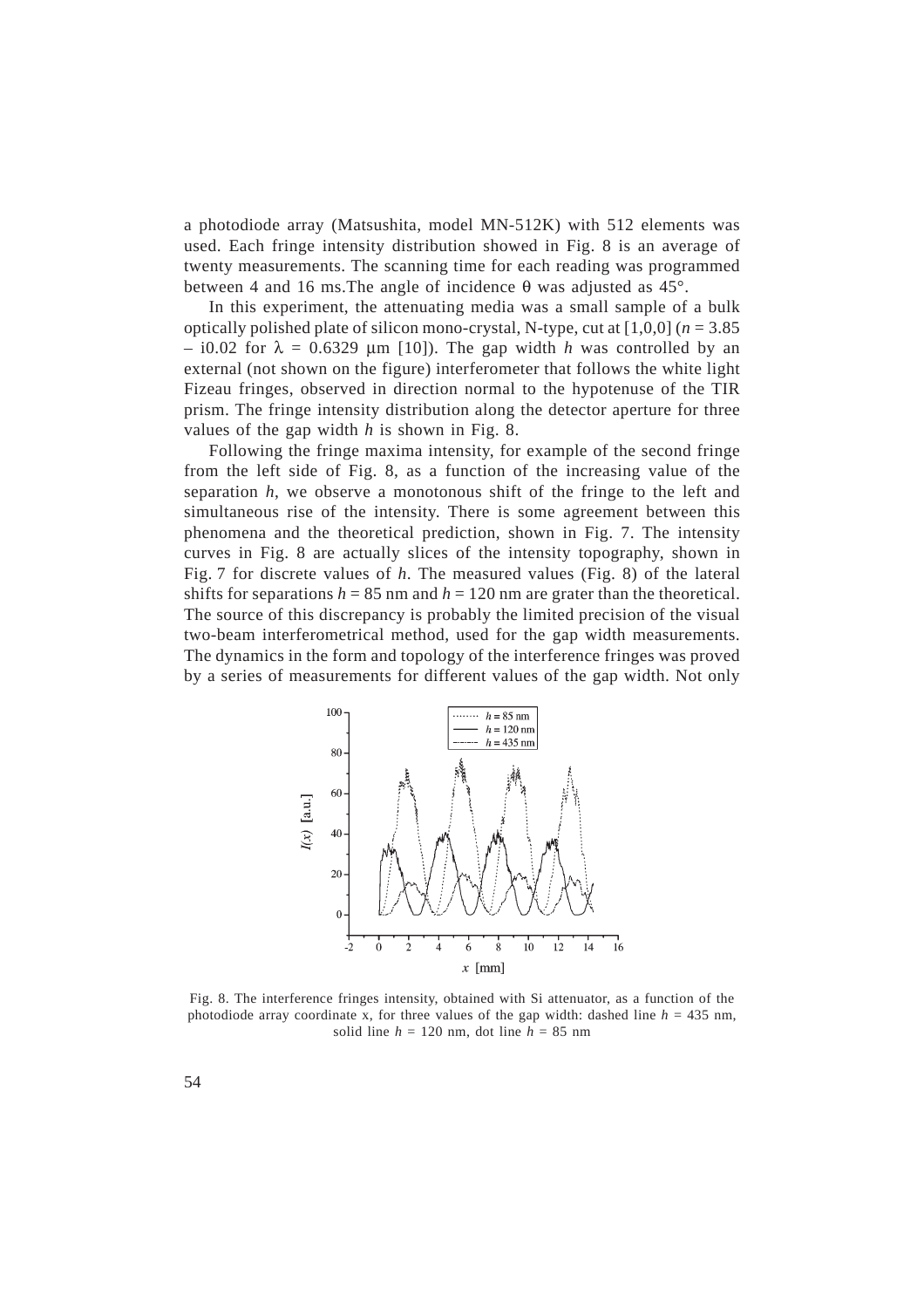a lateral shift of the fringe system (along the *x* axes) is observed but also a saddle like variations of the intensity. The measurements proved that the fringe parameters are stable for values of  $h > 400$  nm (approximately  $\lambda/2$ ), which is in agreement with the theory (Fig. 7a,b). But for separations  $h < \lambda/2$ , the intensity of the signal decreases and the whole pattern shifts laterally. The cause for these effects is the intensive variations of the Stokes parameters of the ATIR field (see Fig. 6) when the value of the gap width *h* increases monotonically from zero.

## 4. CONCLUSION

The interferometer here described proved to be a successful instrument for ATIR phase investigation. The experiments gave results in good agreement with theory. An additional analysis of fringe contrast will improve the accuracy of the method of phase shift determination. A refinement of the *h*-displacement technique will allow a detailed study of the ATIR caused by metals, semiconductors, and other media. For example, calculations showed that bulk Al exhibits linear dependence between ∆ and *h*. The method can be used not only in the research, but in other applications, such as *h*-displacement measurements for the purposes of the sensor technique, surface relief testing, contamination monitoring, refractometry of absorbing media, etc.

The here described example is a good demonstration of the significance of the evolution of the polarization state of the ATIR wave, caused by variations of the value of the gap width and the optical properties of all media participating the process of ATIR.

The experimental measurements lead us to the necessity of an analysis of the phase-amplitude dependences in the process of ATIR. From Fig. 6. is seen that when the separation h decreases to zero, the output field passes through great variety of polarization states. Starting in approximately linear polarization state (for  $h = 0$ ), the increasing separation *h* drives the ATIR field up in the space of the right polarizations. The trajectory of the Stokes vector passes near the "north pole" (right polarized elliptical wave with low eccentricity) of the Poincare sphere and goes "down to south" to the elliptical states with still higher eccentricity, penetrates the equator (linear state) and continues in the space of the left polarized elliptical states. The inclination of the polarization ellipses during this process is varying as well. The limit point of the trajectory is a left elliptical polarization corresponding to that of pure TIR. The interferometer combines the amplitudes and the phases of two orthogonal components (*x* and *y* in the chosen coordinate system) of this field. This leads to a theoretical prediction of the intensity distribution of the interference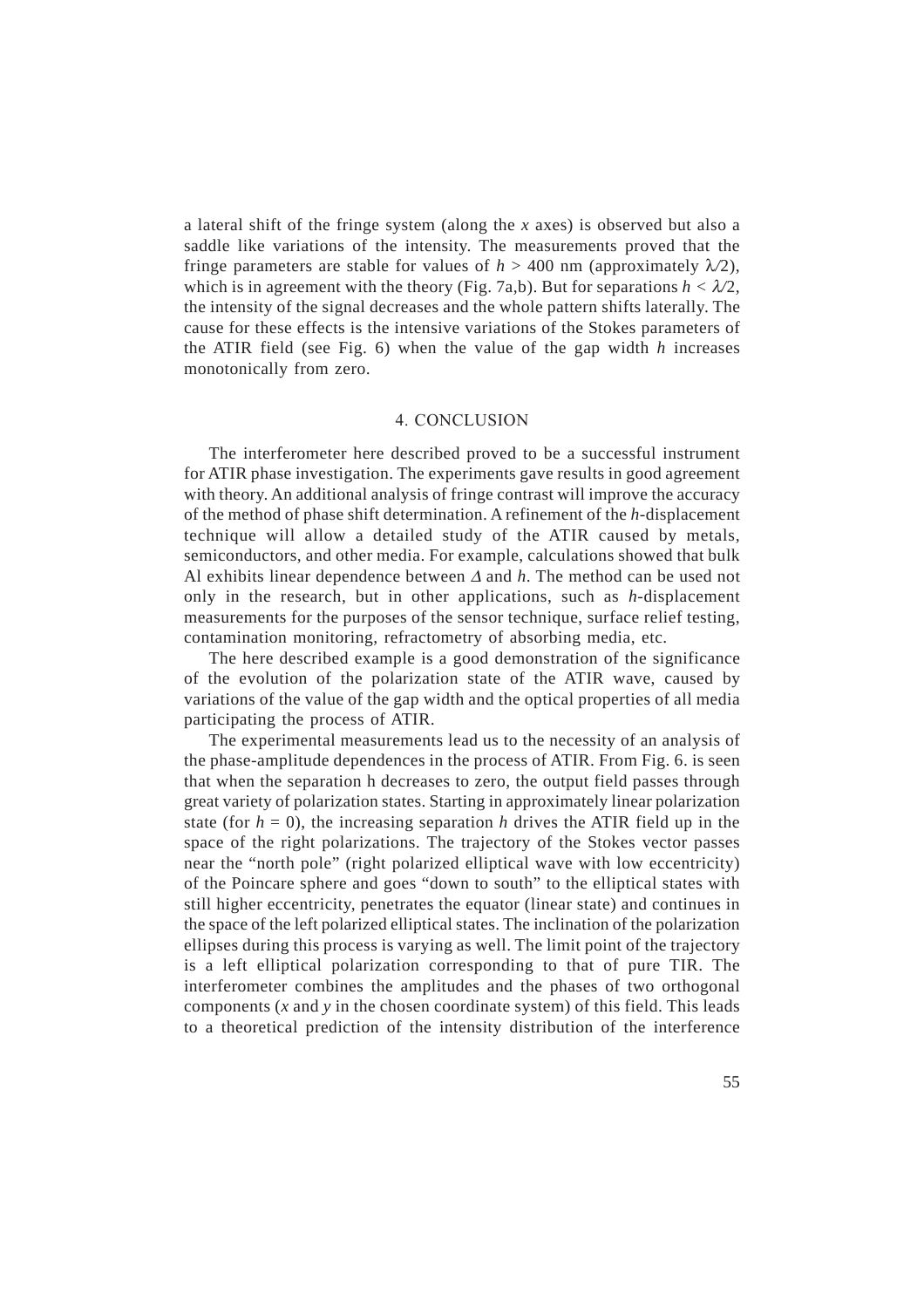fringes (Fig. 7), which shows variations in the intensity and continuous shift of the interference fringes to the right for decreasing *h*. A comparison with the experimental results (Fig. 8) obtained with silicon attenuator exhibits an agreement between theory and experiment.

The numerical comparison of the Stokes parameters evolution for silicon and tantalum (at the same other conditions) showed the significance of the weight distribution of the value of the complex index of refraction between its components: the index of refraction *n* and the extinction coefficient *k.* If the value of *k* increases and that of *n* decreases two effects are observed: a saddle in the intensity profile for gap widths *h* < 200 nm and strong and progressive lateral shift of the fringes. The common conclusion is that higher values of the extinction coefficient lead to higher nonlinearity of the output interferometrical signal as a function of the separation  $h$ , especially for gap widths  $h < 200$  nm.

The form of the output signal is also highly dependant on the value of the Stokes vector of the input wave. In this work we considered theoretically and used in the measurements a monochromatic wave linearly polarized at +45°.

The aforementioned results will be possibly of practical interest in the development of newer methods for absorption measurements or surface relief sensing.

**Acknowledgments:** This work was supported by the National Fund of Scientific Research of Bulgaria, grant No. VUF 02/05.

#### **REFERENCES**

- 1. Kan'an, A.M., and R.M.A. Azzam. *Opt. Engineering,* **33**, 1994, 2029.
- 2. Spiller, E. *Appl. Optics*., **23**, 1984, 3544.
- 3. Cojocaru, E. *Appl. Optics,* **33**, 1994, 7425.
- 4. Wang, Yu. *Appl. Phys. Lett.,* **67**, 1995, 2759.
- 5. Li, H., and Sh. Xie. *Appl. Optics*, **35**, 1996, 1793.
- 6. Spiller, E. *Appl. Optics,* **23**, 1984, 3544.
- 7. Heinzelmann, H., and D.W. Pohl. *Appl. Phys. A,* **59**, 1994, 89.
- 8. Culshow, W. *Appl. Optics,* **11**, 1972, 2639.
- 9. Knittl, Z. Optics of thin films, NY, 1976.
- 10. Azzam, R. M. A. *Appl. Optics*, **24**, 1985, 513.
- 11. Culshow, W., and D.S. Jones. *Proc. Phys. Soc.*, **B66**, 1953, 859.
- 12. Born, M., and E. Wolf. Principals of Optics, London, 1959.
- 13. Shurcliff, W.A. Polarized Light, Harvard UP, 1966.
- 14. Sainov, S., and O. Tonchev. *Optics and Lasers in Eng.,* **10**, 1989, 17.
- 15. Sainov, S., and O. Tonchev. *Optics and Lasers in Eng.,* **15**, 1991, 267.
- 16. Nakadate, S. *J. Opt. Soc. Am*. A, **5**, 1988, 1258.
- 17. Nakadate, S. *J. Opt. Soc. Am*. A, **5**, 1988, 1265.
- 18. Nakadate, S. *Appl. Optics*, **29**, 1990, 242.